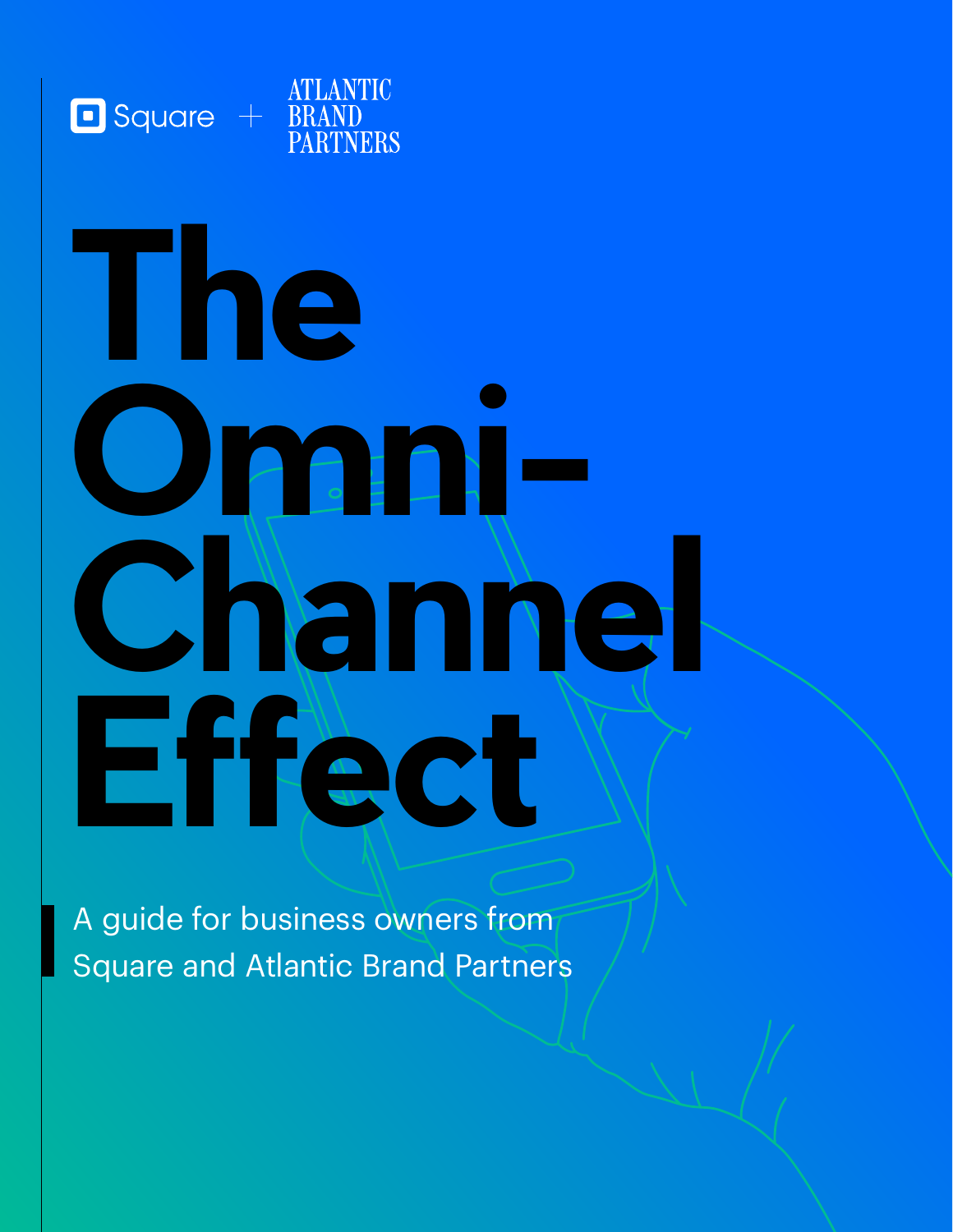

**HEMLINE** 

**®**

**AREAI5** 

As vice president of **[Hemline](https://shophemline.com/)**, a fashion retailer with 30 physical stores and a booming e-commerce arm, **Gabi Holthausen** manages operations for boutiques across seven states. When customers visit in-store, they receive personalized service and styling. In addition, each boutique has its own social media accounts and a text messaging tool to connect with customers anytime, anywhere.

When Wally Sadat, CMO of The Kebab

[Shop](https://thekebabshop.com/)-a fast-casual restaurant chain with 27 locations—and his team aren't selling Mediterranean food to hungry customers, they're using social media to expand into new markets and engaging with customer feedback across platforms.

Mark Stutzman, CTO of **[AREA15](https://area15.com/)**, and his colleagues built a massive experiential entertainment complex in Las Vegas that visitors enjoy physically and virtually. Visitors participate in activities such as wandering through a bamboo volcano, and they order lunch from the venue's food hall via QR code. People who can't make it to Las Vegas can experience the exhibits on AREA15's website or social media accounts.

Fashion boutiques, Mediterranean restaurants, and an immersive playground. These businesses couldn't be more different, but they have one thing in common: **an omnichannel** strategy is key to their success.

## **INTRODUCTION INTRODUCTION**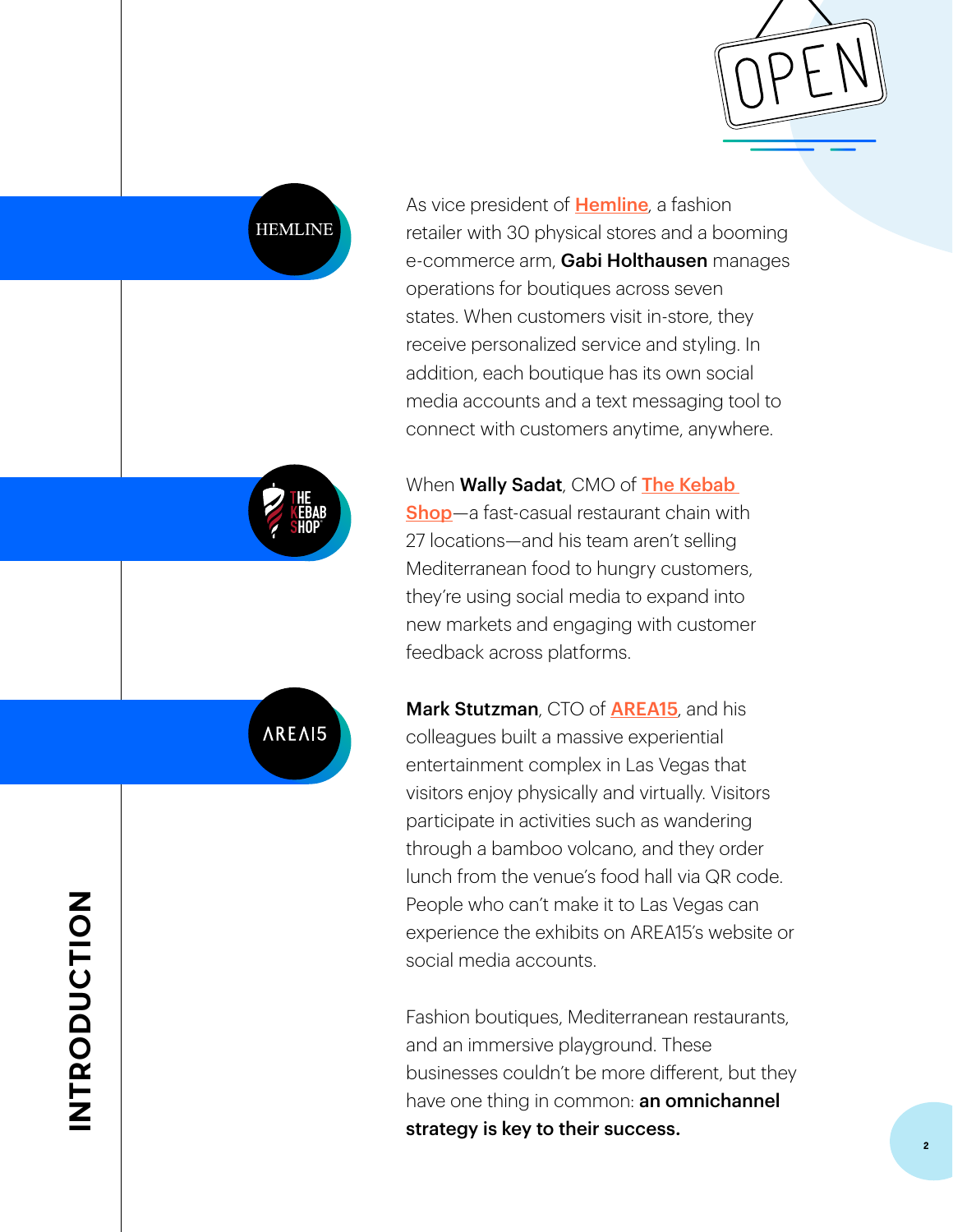For businesses looking to grow, expanding their presence to more channels and providing customers with a seamless experience across them is a powerful way to bring themselves closer to their communities, grow their brand, evolve, and adapt.

**Holthausen, Sadat, and Stutzman are only three of more than 600 business leaders whose experiences contributed to this research.** 

Square and Atlantic Brand Partners surveyed 618 business owners and decision-makers to get to the heart of how omnichannel strategy is impacting brands, on both business and human levels. Read on for inspiration and advice on how to use an omnichannel strategy to shape your business for the better—no matter what obstacles come your way.

#### **STATS AT A GLANCE**

**96%** 

of businesses say having an omnichannel strategy is important.

The majority (32%) have a presence on

**5+ channels**



an omnichannel strategy is to reach new customers.

#### **The most popular channels**

are a website, social media, and a physical space.



are considering adding more channels in the future.

Channels they'd most like to add are **a mobile app, virtual events or live streaming, and social media.** 

**45%** 

added new channels to their business during the coronavirus pandemic.

Channels most likely **added during the pandemic** were social media, virtual events or live streaming, and a website.

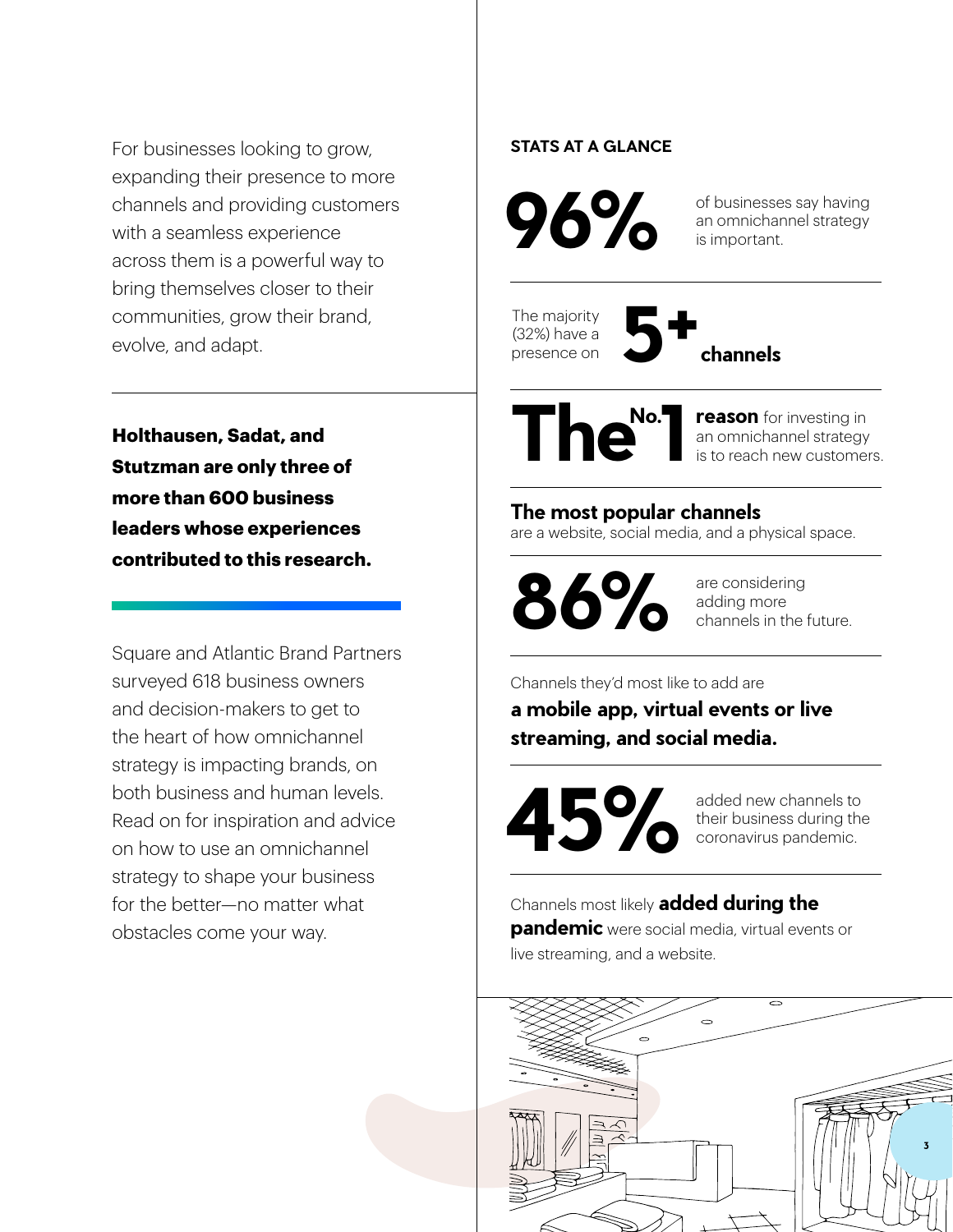



#### **TABLE OF CONTENTS**

| <b>Evolving Your</b>        |   |
|-----------------------------|---|
| <b>Omnichannel Strategy</b> | 5 |
|                             |   |

**Hemline's Story:** Staying Connected With Customers Anytime, Anywhere 7

**The Kebab Shop's Story**: Building Brand Loyalty One Review at a Time 8

**AREA15's Story:**

Pandemic-Proofing Your Business 9

About This Reseach 10

**4**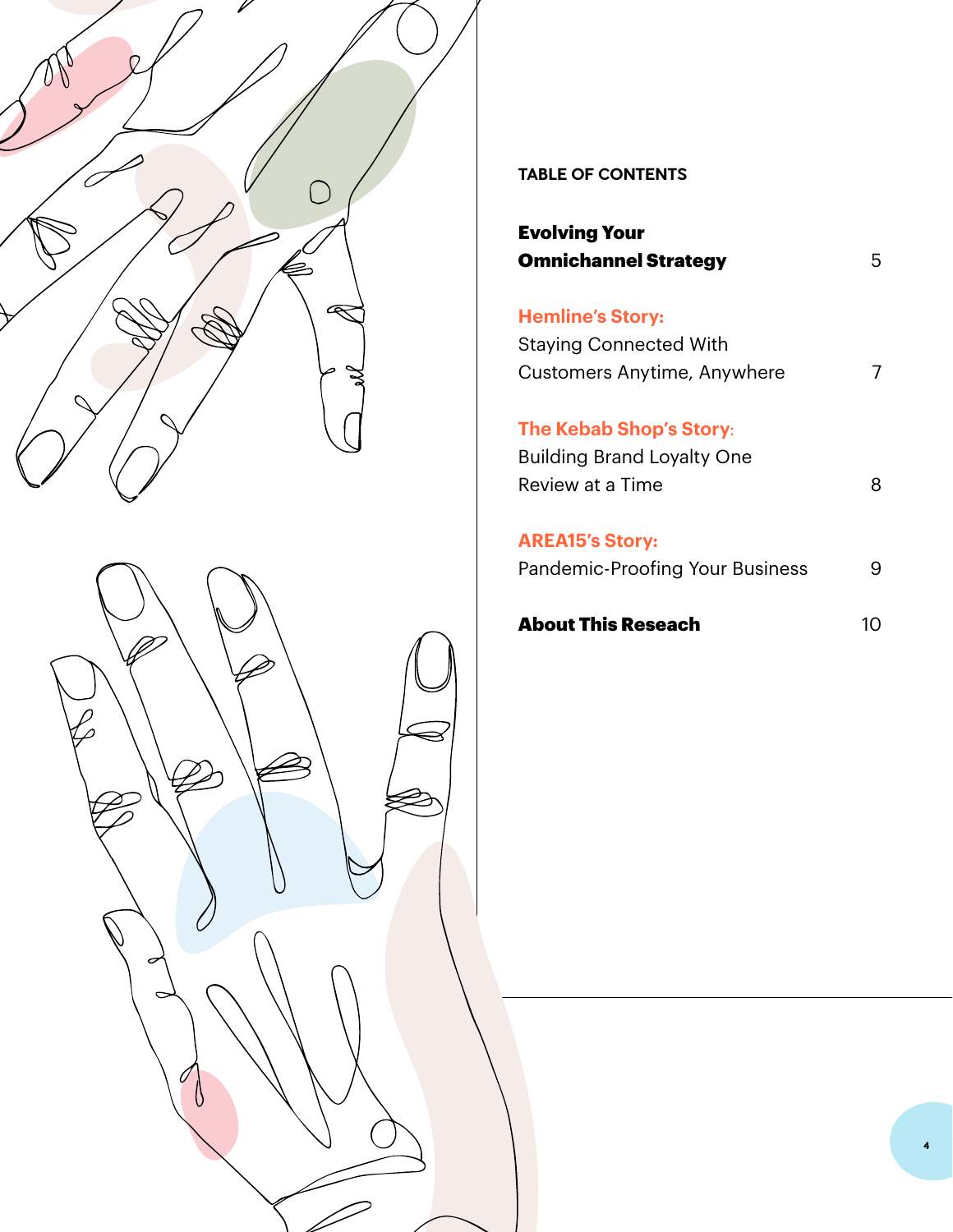

**M**



integrated, so that customers have a seamless experience no matter where they interact with you—online, offline, or anywhere in between.

So even if you haven't heard of the phrase omnichannel strategy, you're probably already using one or making a strong start towards building one. And you're not alone. The majority of the businesses we surveyed had a presence on five or more channels, with the most popular being a website, social media, and stores or offices.

**The majority of the businesses we surveyed had a presence on five or more channels, with the most popular being a website, social media, and stores or offices.**

#### Number of channels:

- Two channels: **22%**
- Three channels: **26%**
- Four channels: **20%**
- Five or more channels: **32%**

#### Most popular channels:

- A website: **72%**
- Social media: **67%**
- A physical space: **59%**
- In-person events: **46%**
- Newsletter/email marketing: **37%**
- A mobile app: **31%**
- Virtual events or live streaming: **27%**
- Alternative ordering and delivery options: **22%**
- Quick Response codes (QR codes): **17%**
- A pop-up space: **15%**





considering adding channels in the future.

#### Channels most likely to be added:

- A mobile app: **37%**
- Virtual events or live streaming: **32%**
- Social media: **31%**
- In-person events: **28%**
- A website: **26%**
- Newsletter/email marketing: **26%**
- A pop-up space: **22%**
- A physical space: **22%**
- Alternative ordering and delivery options: **22%**
- Quick response codes: **20%**

Time and budget have kept some businesses from expanding across channels, but the benefits of doing so are clear. Respondents told us that in addition to providing a seamless experience for customers, expanding across channels helped them reach new customers, stay top of mind with existing customers, and promote their business in a new way.

With so many channels to choose from, and platforms within those channels—e.g., the myriad social media sites you might adopt—choosing the right ones for your business can be daunting. Knowing how important it is for business owners to overcome these hurdles, Square has developed [tools](https://www.theatlantic.com/sponsored/square-2021/omnichannel/3689/) that communicate with one another, so customer data, marketing, and insights are centralized in one dashboard. Making expanding to new channels and managing existing ones easier.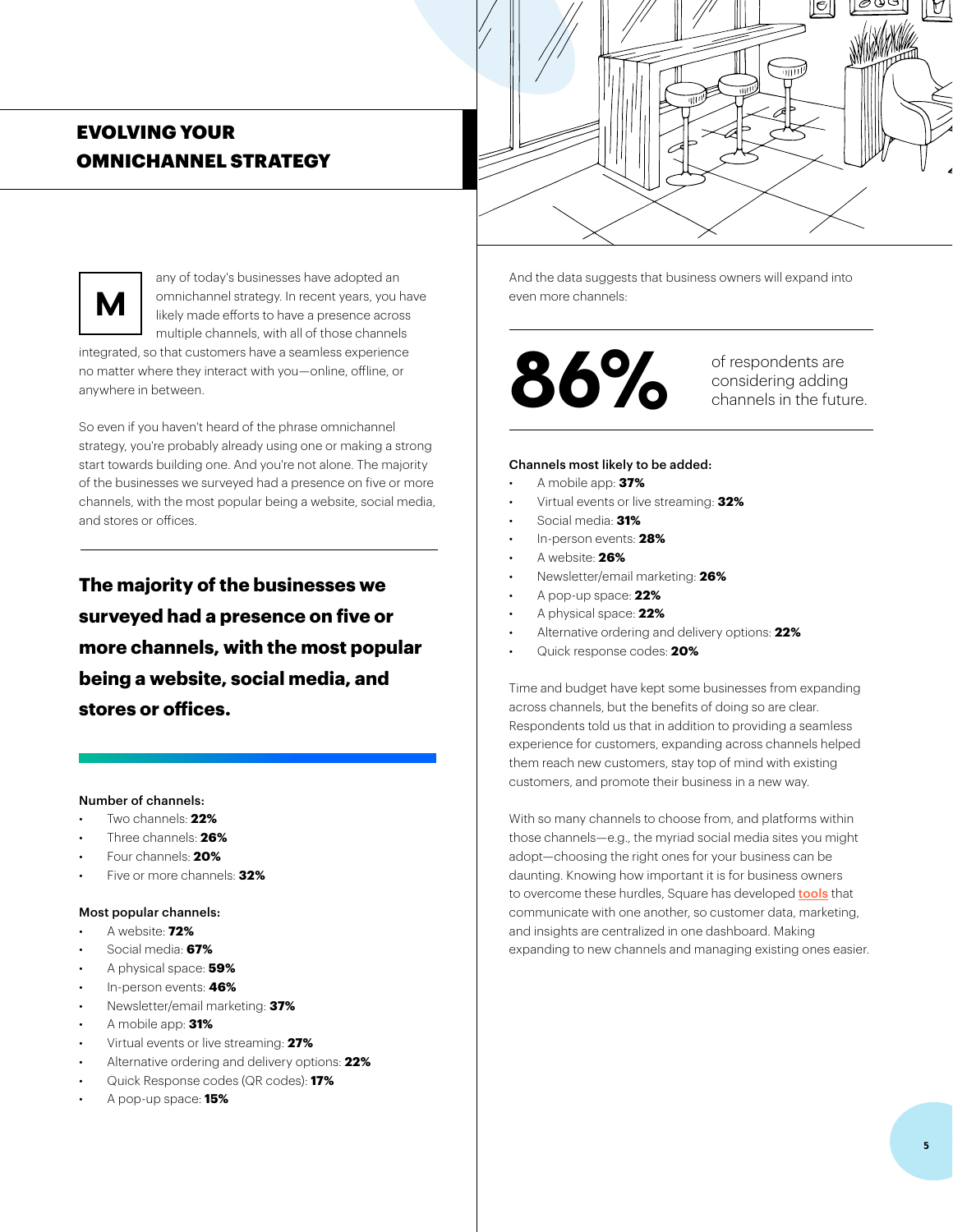A website is the most popular channel on which businesses have a presence, and for good reason. Consumers do 70 percent of their purchasing research online (Source: Internet Live Stats). If you already have a website, keep it up to date and engaging [by showcasing your brand's personality.](https://squareup.com/t/f_online/d_branded_content/p_atlantic/c_branding/o_largeseller_whitepaper_showcasingbrandpersonality/u_largeseller_core/l_us/dt_alldevice/pr_cross_product/?route=/us/en/townsquare/showcase-your-brand-personality-online)

#### Of businesses who have a website:

- **• 73%** use it to provide information about their products or services.
- **60%** say it has connected them with new customers.

Creating an account on a new social media platform is easy and usually free and has helped businesses increase connection with their customers by providing entertainment, information, and inspiration. More advanced businesses can consider social selling or paid promotion to boost the following they've built organically. And, with 70 percent of Americans using social media (Source: Pew Research Center, "Social Media Use in 2021"), [you can find your customers](https://www.pewresearch.org/internet/2021/04/07/social-media-use-in-2021/), whether they're Gen Z or CEOs. If you're not quite sure how to get started or what to share once you do, most platforms have [resources for businesses](https://business.linkedin.com/marketing-solutions/linkedin-pages).

#### Of businesses who have a social media presence:

- **57%** say it increases the frequency of connection with customers.
- **• 42%** say their social media accounts entertain customers.
- **41%** say their social media accounts inspire customers.

Technology has eliminated the need for businesses to have a physical space, and the coronavirus pandemic has pushed more customers to interact with businesses from home. Despite these facts, brick-and-mortar storefronts are increasingly important to consumers. In 2021, 62 percent of consumers said it's important for brands to have a physical store, an increase of nearly 22 percent from the previous year (Source: Wunderman Thompson, "The Future Shopper Report 2021"). As a result, businesses are experimenting with new ways to interact with their customers face-to-face, including pop-up spaces—short-term destinations for consumers to interact with your business—and special events. They are learning that they can bring their brand to life and their customers together in person without the commitment of a permanent store or office.

#### Of businesses who have a physical presence:

- **51%** say it brings their business to life for customers.
- **• 52%** say it allows a place for customers to interact with each other.

Increasingly, brands must establish customer communication channels in order to ensure a seamless customer experience. As such, email marketing and newsletters are growing in popularity with 47 percent of U.S. adults subscribe to at least one newsletter (Source: The State of Email Newsletters:

2021 and Beyond, What If Media Group). According to our survey, respondents were most likely to say newsletters provided education to their customers, and rated newsletters as the number one channel for customer loyalty. And while followers expect businesses to post on social media frequently, newsletters can be sent weekly, monthly, or even quarterly, which makes them a good option for businesses who can't dedicate enough time to social media. [Here are 11 tips](https://squareup.com/t/f_online/d_branded_content/p_atlantic/c_branding/o_largeseller_whitepaper_11tips/u_largeseller_core/l_us/dt_alldevice/pr_cross_product/?route=/us/en/townsquare/how-to-make-a-newsletter) on how to start and grow an email newsletter.

#### Of businesses who publish a newsletter(s) or use email marketing:

- **57%** say it provides education to their customers.
- **52%** say it drives customer loyalty.

Mobile apps are the channel that businesses said they would most like to add in the future, a wise choice considering that smartphone users in the United States use 45 apps, on average, per month (Source: Sensor Tower). Launching an app usually requires hiring an outside developer and can prove costly, but it can also take your business to new levels of success. Apps provide another platform through which customers can purchase your products, and they allow flexibility for when, how, and where customers can interact with your business.

#### Of businesses who have a mobile app:

- **53%** use it to receive orders for your products or services.
- **53%** say it allows flexibility for when, how, and where customers can interact with their business.

Many businesses and customers hosted virtual events or live streaming for the first time during the pandemic, but the channels have staying power. Most event marketers (93 percent) plan to invest in virtual events moving forward (Source: Bizzabo, 2020). Like in-person events, virtual events exceed at bringing brands to life. Unlike in-person events, they're not bound by geography, meaning even more people can experience your brand.

#### Of businesses who host virtual events or live-stream:

- **61%** say it connected them with new customers.
- **48%** say it brings my business's brand to life.

Quick Response or QR codes were created nearly two decades ago, but not until recently did they become mainstream. Because many customers have preferred a touchless experience during the pandemic, QR codes have replaced paper menus, check-in kiosks, and more. Now that more people are familiar with the technology—QR interactions have grown 94 percent since 2018 (Source: Blue Bite, "The State of QR in 2021")—we'll see QR codes used more and **[more creatively](https://squareup.com/t/f_online/d_branded_content/p_atlantic/c_branding/o_largeseller_whitepaper_morecreatively/u_largeseller_core/l_us/dt_alldevice/pr_cross_product/?route=/us/en/townsquare/creative-ways-to-use-qr-codes)** in the future.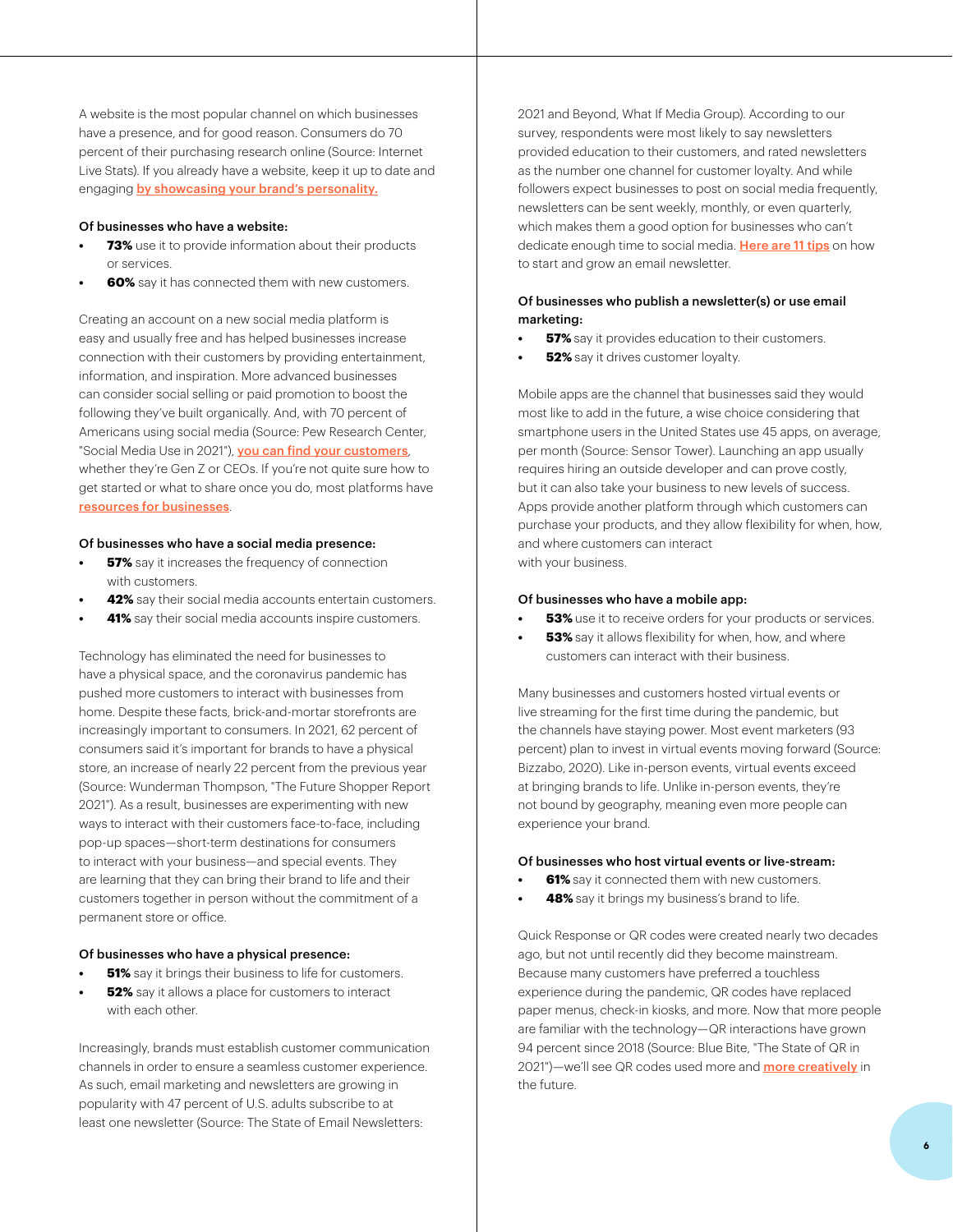#### Of businesses who use QR codes:

- **53%** use them to provide free or enhanced tools or services to customers.
- **51%** use them to provide information about products or services.

Of the 24 percent of businesses who said they provide alternate ordering and delivery options, such as order ahead or curbside pickup, nearly half of those added them during the pandemic. While the past 18 months have made these services necessary for some businesses, they're also part of a growing consumer trend. More and more consumers demand convenience with 97 percent of consumers say they have backed out of a purchase because it was inconvenient for them (Source: NRF, "Winter 2020 Consumer View").

#### Of businesses who provide alternate ordering and delivery options:

- **63%** say they use them to receive orders for their products or services.
- **46%** say it allows flexibility for when, how, and where customers can interact.



#### HEMLINE'S STORY:

STAYING CONNECTED WITH CUSTOMERS ANYTIME, ANYWHERE



ccording to Wunderman Thompson's "The Future Shopper Report 2021," shoppers—younger shoppers, in particular—want "maximum flexibility in how and when they buy." Its research shows

that 64 percent of shoppers prefer to shop with brands that have a presence both online and offline, and 59 percent of consumers wish brands would communicate seamlessly with them across all digital and physical channels.

The fact that shoppers want access to brands nearly 24/7 wouldn't surprise Gabi Holthausen, the vice president of Hemline, a women's clothing boutique. Hemline has 28 brickand-mortar boutiques, and each of those boutiques also makes itself accessible to customers via the shophemline.com website, social media accounts, text message, and in-person and virtual events.

Many of the channels that Hemline has a presence on today weren't around when the brand launched in 1994. Holthausen explains that its expansion across channels has been organic. "We go where our customers are," she says, and how the channels work together is more strategic, so that customers "see that same story, anywhere they go." Hemline is always looking for new ways to make its brand more accessible and get products to its customers faster and better.

#### How successful has your omnichannel strategy been in allowing customers more access to your business? (% very successful):

| 53% | <b>Awareness:</b> It allows customers who didn't know<br>my business to become more familiar with it.                                                   |
|-----|---------------------------------------------------------------------------------------------------------------------------------------------------------|
| 51% | <b>Physical:</b> It allows customers to interact with<br>my business even if they are unable to do so<br>in-person.                                     |
| 44% | Time: It allows for customers to interact with my<br>business even when we are closed or unavailable.                                                   |
| 43% | <b>Geographic:</b> It allows customers to order<br>products or services from any location or<br>more locations.                                         |
| 40% | Perception: It has made customers who didn't<br>think my business was "for them" think differently.                                                     |
| 38% | <b>Emotional:</b> It makes customers who might have<br>been intimidated to interact with my business<br>feel more comfortable.                          |
| 32% | <b>Cost:</b> It allows customers who may not be able<br>to afford my products or services to still benefit<br>from our content, insights, or expertise. |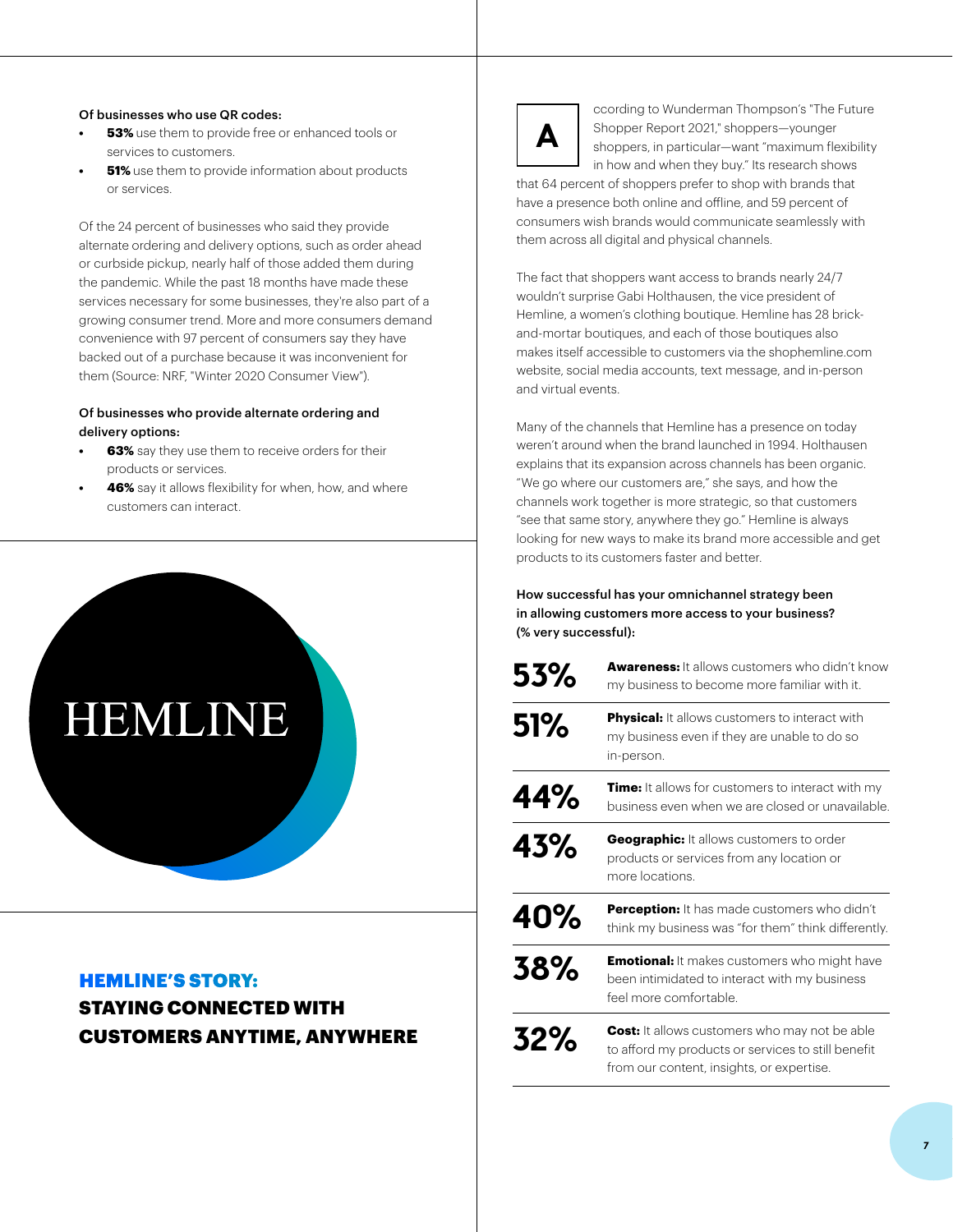For Hemline, in-store visits remain critical to its business. The stores are where its customers come for personal attention, where the boutique owner likely knows their name. And they are where Hemline can appeal to customers on a hyperlocal level; as Holthausen says, "Each store is tailored to the individual location … if you walk into a Nashville location, you're going to see things that are really relevant to that area's style and demographic."

If the stores are hyper-local, the brand's website, [shophemline.com](http://shophemline.com), is quite the opposite. Available to shoppers across the country, the website has been of significant benefit to Hemline as its sought to grow during the pandemic and safely reach customers online.

Social media is **"where each store can " be creative and communicate with customers," says Holthausen, allowing each franchise location to create a personality.** 

Each Hemline store also has its own text messaging tool to communicate one-on-one with customers. For Hemline, it's "one of our most significant tools because it allows our franchises to keep that personal experience that you have instore ... and allows them to translate that back into an at-home experience because it is so personal," says Holthausen.

These channels and others have enabled Hemline to develop an incredibly loyal customer base. According to Holthausen, "The customers are more loyal to us because they're able to communicate with us better, and [an omnichannel strategy] allows us to reach out to them in so many different ways than we were before."





#### THE KEBAB SHOP'S STORY: BUILDING BRAND LOYALTY ONE REVIEW AT A TIME



he team behind The Kebab Shop has been growing its business for the past 14 years, expanding from one San Diego restaurant in 2007 to more than 20 locations across California and Texas today.

But, in reality, it wasn't just a business the team was growing; it was brand loyalty, and that played a massive role in the business's success.

"Food is 20 percent of what we do," says Wally Sadat, The Kebab Shop's chief marketing officer and co-founder. The remaining 80 percent is the team's dedication to creating a culture that benefits customers and employees alike. For Sadat and his team, this is not so much a growth strategy as it is a passion. Their number one goal is to bring Mediterranean food to all. As Sadat says, "I tell everyone who wants to get into the restaurant business … you genuinely have to love people eating your food."

#### Growing a business means growing a brand.

| 95%    | <b>Agree:</b> Creating a strong brand for my<br>business is important to me.                                                        |
|--------|-------------------------------------------------------------------------------------------------------------------------------------|
| 94%    | <b>Agree:</b> My business is always evolving.                                                                                       |
| $82\%$ | <b>Agree:</b> I don't want my business to be defined<br>by products and services but rather by our<br>ideas, values, and expertise. |
| 76%    | <b>Agree:</b> My business transcends a single<br>category.                                                                          |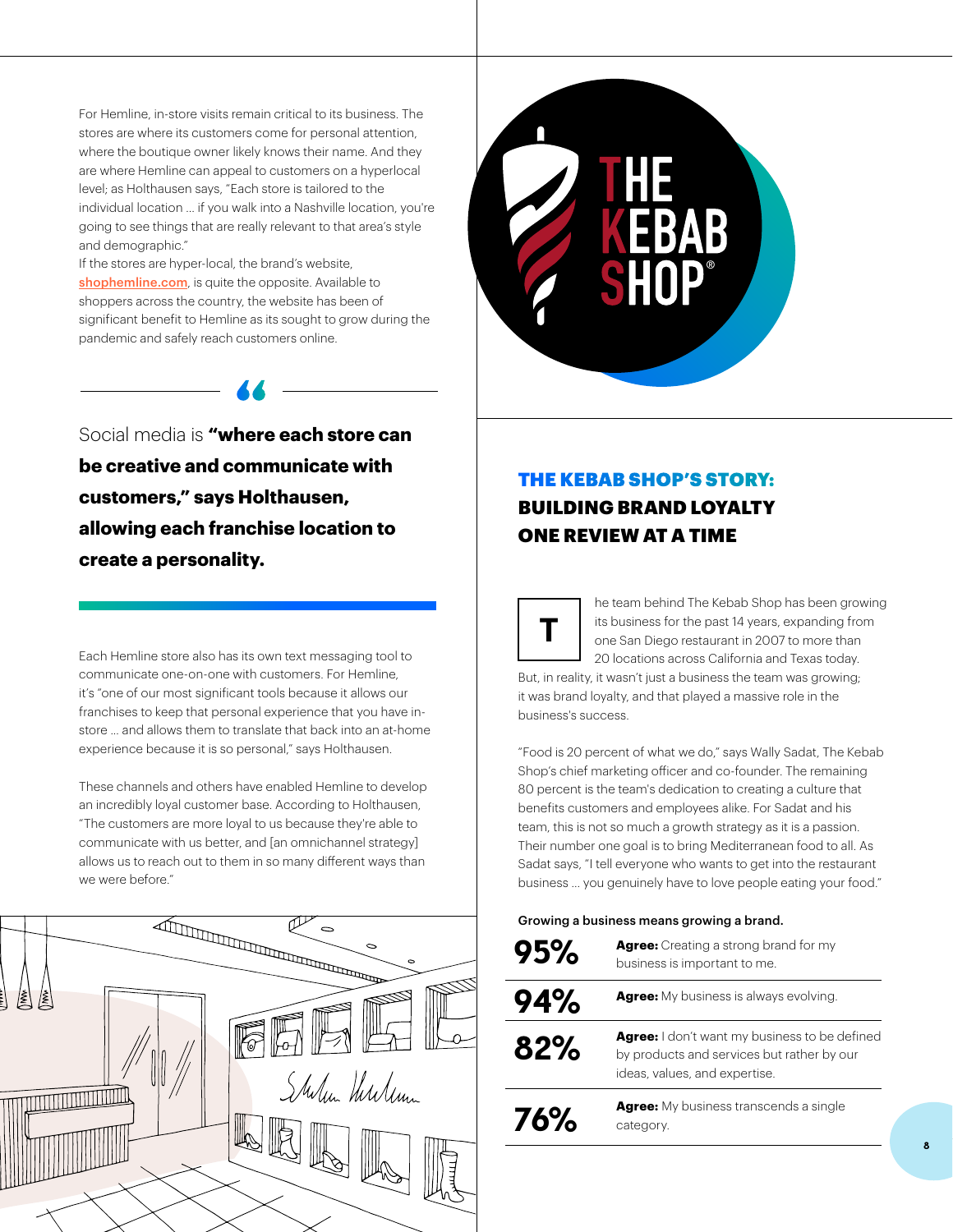That kind of passion resonates with customers, especially right now. The percent of consumers who say they have an emotional connection with brands has risen 37 percent since 2020 (Source: MBLM , "Brand Intimacy Covid Study, Summer 2021").

Sadat and his team couldn't have built The Kebab Shop's brand, culture, and personality without an omnichannel strategy. In their restaurants, visitors enjoy food, design, music, and camaraderie with the staff. Customers can also order directly from the website. Social media introduces The Kebab Shop in new markets and allows staff to stay connected with customers outside of their restaurants. Recently, The Kebab Shop started testing social selling in which customers order directly from a post.

Perhaps the most powerful channel for The Kebab Shop is one they don't manage at all with third-party customer review sites. Sadat or his employees respond to every single review they get. And that, in turn, has driven business, most notably from customers who left a negative remark. As a thank you for helping it fix a problem or issue, The Kebab Shop will often send them a gift card. Once customers activate the gift card with their phone number, they're back in the restaurant's loyalty pool. As Sadat explains, "We've trusted our customer feedback since the beginning of our company."

### **We've trusted our customer feedback**  $\begin{array}{|c|c|c|}\hline \textbf{W} & \textbf{W} \end{array}$ **since the beginning of our company.**





#### AREA15'S STORY: PANDEMIC-PROOFING YOUR BUSINESS



hen Mark Stutzman and his colleagues opened AREA15, an immersive entertainment and events complex, during the coronavirus pandemic, expectations for immediate success were

tempered. After all, the future of in-person, gatherings was murky at best.

"You would think that COVID-19 would have killed our business, because we are an immersive, experiential venue," says Stutzman.

The pandemic has shuttered stores and restaurants around the world. Early estimates predict that it's already sapped nearly 5 percent of the global GDP, equivalent to \$4 trillion of economic output (Source: Statista, "Coronavirus: impact on the global economy"). Without relying solely on brick-andmortar storefronts, how can brands survive and thrive in these challenging circumstances?

One of the primary ways that brands have acclimated is by embracing new channels to ensure they remain connected to their customers. According to our research, 45 percent of respondents added new channels to their business during the pandemic, the most popular being social media and virtual events. And the number one reason for adding new channels during the pandemic was to reach out to their customer communities in new ways.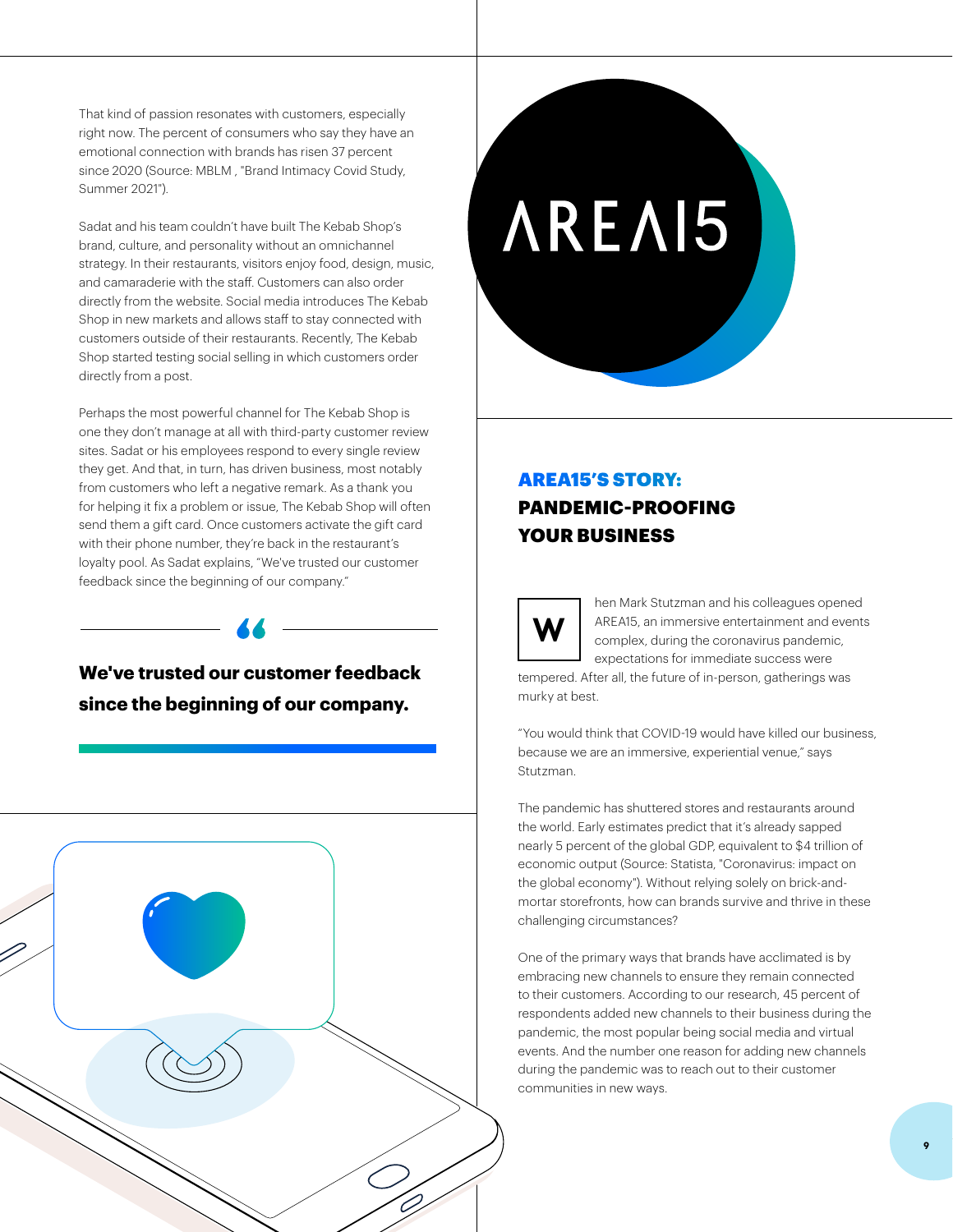#### Channels added during the pandemic:

- Social media or social selling: **48%**
- Virtual events or live streaming: **32%**
- A website or online store: **29%**
- A mobile app: **27%**
- Alternative ordering and delivery options (order ahead, curbside pickup, etc.): **24%**
- Quick Response codes (QR codes): **21%**
- Newsletter/email marketing: **18%**
- A pop-up space (a short-term space for selling products or services): **18%**
- In-person events: **15%**
- A physical space (store, office, salon, etc.): **12%**

#### Why did you add those channels?

- To reach out to my customer community in new ways: **61%**
- To deliver my products and services in new ways: **53%**
- To respond to customer demand: **47%**
- To expand the offering and services that my business provides: **46%**
- To replace in-person channels: **35%**

Despite the difficulties of the pandemic, AREA15 has become a pinnacle of entertainment in Las Vegas—a city known for performance and spectacle. How have Stutzman and company done it?

One of the many ways AREA15 has adapted is by introducing QR codes within the venue to track guests' food orders and create a more contactless experience. Each QR code is uniquely identified to a guest's location. Servers can then run food and beverage from AREA15's food hall to locations throughout the venue. This ensures guests remain engaged with the venue's entertainment offerings without ever having to move to a central location.

Beyond QR codes, AREA15 has also strategically doubled down on its most successful channels—those that its audience frequents the most. By meeting its customers wherever they are, AREA15 has continued to build relationships with customers who may not have otherwise been able to visit its physical venue in person. Ultimately, this audience-first mindset has helped it rise to the challenges of the pandemic.

"[The pandemic] has validated our omnichannel strategy," says Stutzman. "It has validated everything. We went into this thinking that we wanted to be wherever our customers are. Of course, that's all of the social channels, and it's search, it's the web, it's mobile—it's giving them as many ways to transact within the venue as frictionlessly as possible.

**For us, the coronavirus pandemic has allowed us to try new things really quickly and see what works. However we can best interact with our customers, we're going to do that.**

#### METHODOLOGY

n July 2021, we surveyed 618 business owners and employees (who held manager positions or above) to uncover how an omnichannel strategy helped grow their business. Respondents had a range of positions (41% Owner/Founder, 21% C-level/Director, 35% Manager); owned or worked for small (49% 1—50 employees) and medium-sized (51% 50—1,000 employees) businesses; and represented different industries, including retail (13%), coffee shops, restaurants and bars (14%), beauty and health (10%), home and repair (7%), and professional services (33%). Results from the full survey have a margin of error of +/- 3.9% and a confidence level of 95%. **I**

In addition to the survey, we interviewed leaders from three businesses who are using Square's technology to evolve their omnichannel strategy.

- **• Wally Sadat**, chief marketing officer of The Kebab Shop
- **• Gabi Holthausen**, vice president of Hemline
- **• Mark Stutzman**, chief technology officer of AREA15

#### ABOUT SQUARE

Where others see challenges, business owners see possibilities. Square builds tools that let businesses bring those possibilities to life by enabling them to reach customers online and in person, manage their front- and back-of-house operations, and access financing. Square can help your business succeed—on your own terms. Learn more at **[squareup.com](https://squareup.com/t/f_online/d_branded_content/p_atlantic/c_branding/o_largeseller_whitepaper_squareup/u_largeseller_core/l_us/dt_alldevice/pr_cross_product/?route=/us/en)**.

#### ABOUT ATLANTIC BRAND PARTNERS

Atlantic Brand Partners is an interdisciplinary business services group within The Atlantic that brings together the capabilities of a media company, creative studio, and live events group. This content is not written by and does not necessarily reflect the views of The Atlantic's editorial staff. See our **advertising** [guidelines](https://cdn.theatlantic.com/media/files/atlantic_advertising_guidelines_-_april_2021.pdf) to learn more.